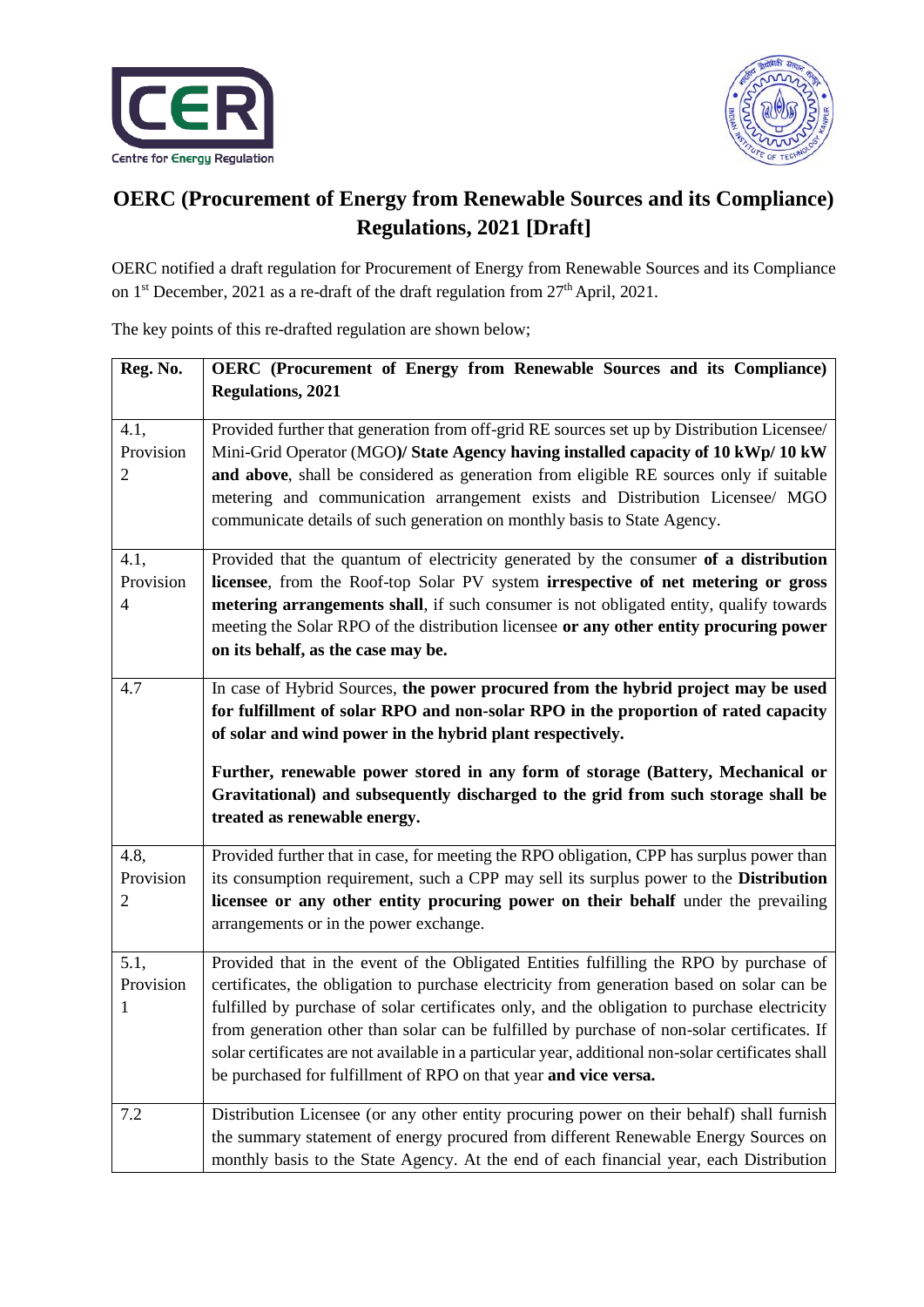



|                | Licensee (or any other entity procuring power on their behalf) shall submit a detailed      |
|----------------|---------------------------------------------------------------------------------------------|
|                | statement of energy procurement from various Renewable Energy Sources, duly certified       |
|                | by the SLDC:                                                                                |
|                |                                                                                             |
| 8.2            | Every Captive user(s) and open access consumer(s) shall have to submit necessary details    |
|                | regarding total consumption of electricity and purchase of energy from Renewable Energy     |
|                | Sources for fulfillment of RPO certified by SLDC on regular basis to the State Agency.      |
| 9.3            | State Load Despatch Centre and concerned Electrical Inspector/ Chief Electrical             |
|                | Inspector who will be assisting the State Agency in verification of RPO compliance of       |
|                | Distribution Licensees (or any other entity procuring power on their behalf) and            |
|                | Captive Consumers, respectively, shall also register themselves on RPO Web-portal within    |
|                | a month.                                                                                    |
|                |                                                                                             |
| 9.5            | Details of electricity consumption of Distribution Licensee (or any other entity procuring  |
|                | power on their behalf) shall be verified by SLDC and that of other Obligated Entities shall |
|                | be verified by concerned Distribution Licensee or concerned Electrical Inspector/ Chief     |
|                | <b>Electrical Inspector</b> , whichever is applicable:                                      |
|                | Provided such verification of the web based data shall be done on quarterly basis and       |
|                | shall be completed within 15 days of subsequent month at the end of every quarter.          |
|                | Further, annual verification of such data shall be done within 30 days of completion        |
|                | of each Financial Year.                                                                     |
|                |                                                                                             |
| 9.9,           | Provided further that penalty payable by Obligated Entity shall be levied by the State      |
| Provision      | Agency within due date which is 30 days from the date on which bill is raised and shall     |
| $\overline{2}$ | be deposited in RPO Fund.                                                                   |
|                |                                                                                             |
| 13.3           | For scheduling Grid Code/ relevant Regulations framed by the Commission shall be            |
|                | observed.                                                                                   |
|                |                                                                                             |
| 14.1           | Notwithstanding anything contained in other Regulations / Orders of the Commission, this    |
|                | Regulation shall have overriding effect. Any action already taken before the effective date |
|                | of this Regulation under any other Orders/Regulations of the Commission shall remain        |
|                | valid till the date of Notification of this Regulation.                                     |
|                |                                                                                             |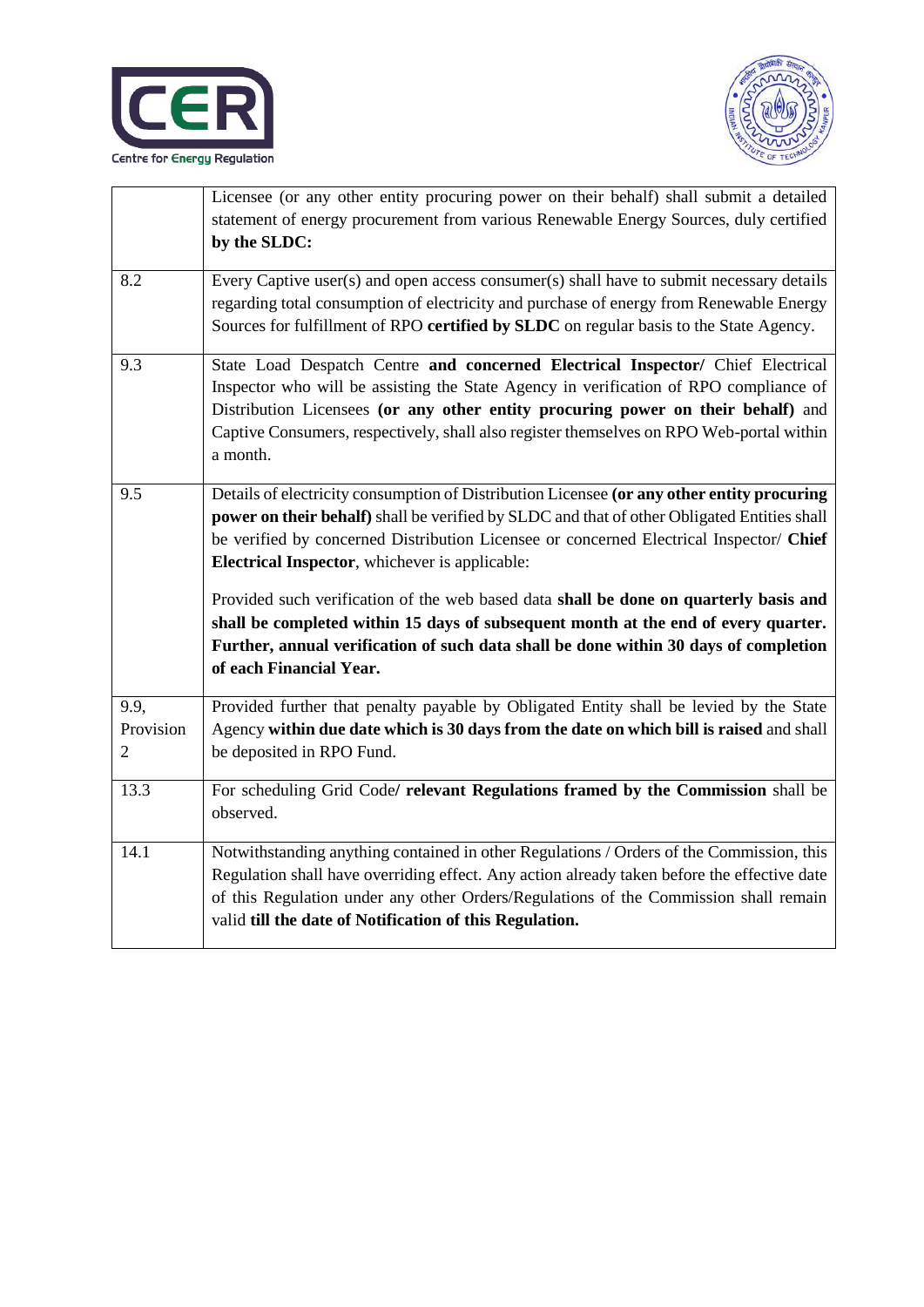





*Figure: Total RPO Targets*

The draft amendment can be accessed here

1

## **CER Opinion**

- 1. **Technology Neutral RPO:** Cost of procurement from solar power plants has been on a decline, and is now even less than other RES. It would be appropriate to dispense with technology-wise RPO differentiation as solar and non-solar RPO. This would reduce the overall cost of compliance for the obligated entities<sup>1</sup>.
- 2. **Purchase Obligation from Renewable Sources (Clause 4.1):** The draft regulation considers co-firing of biomass in coal-fired thermal power plants as renewable energy and which shall be eligible for non-solar RPO. It is also important to specify a framework for verification of the extent of co-firing of biomass in coal-fired thermal power plants to enable proper estimate of its contribution towards RPO.

<sup>1</sup> Please refer to Anoop Singh (2009), "A market for renewable energy credits in the Indian power sector", Renewable and Sustainable Energy Reviews 13 (3), 643-652. See [https://www.researchgate.net/profile/Anoop-](https://www.researchgate.net/profile/Anoop-Singh-28)[Singh-28](https://www.researchgate.net/profile/Anoop-Singh-28)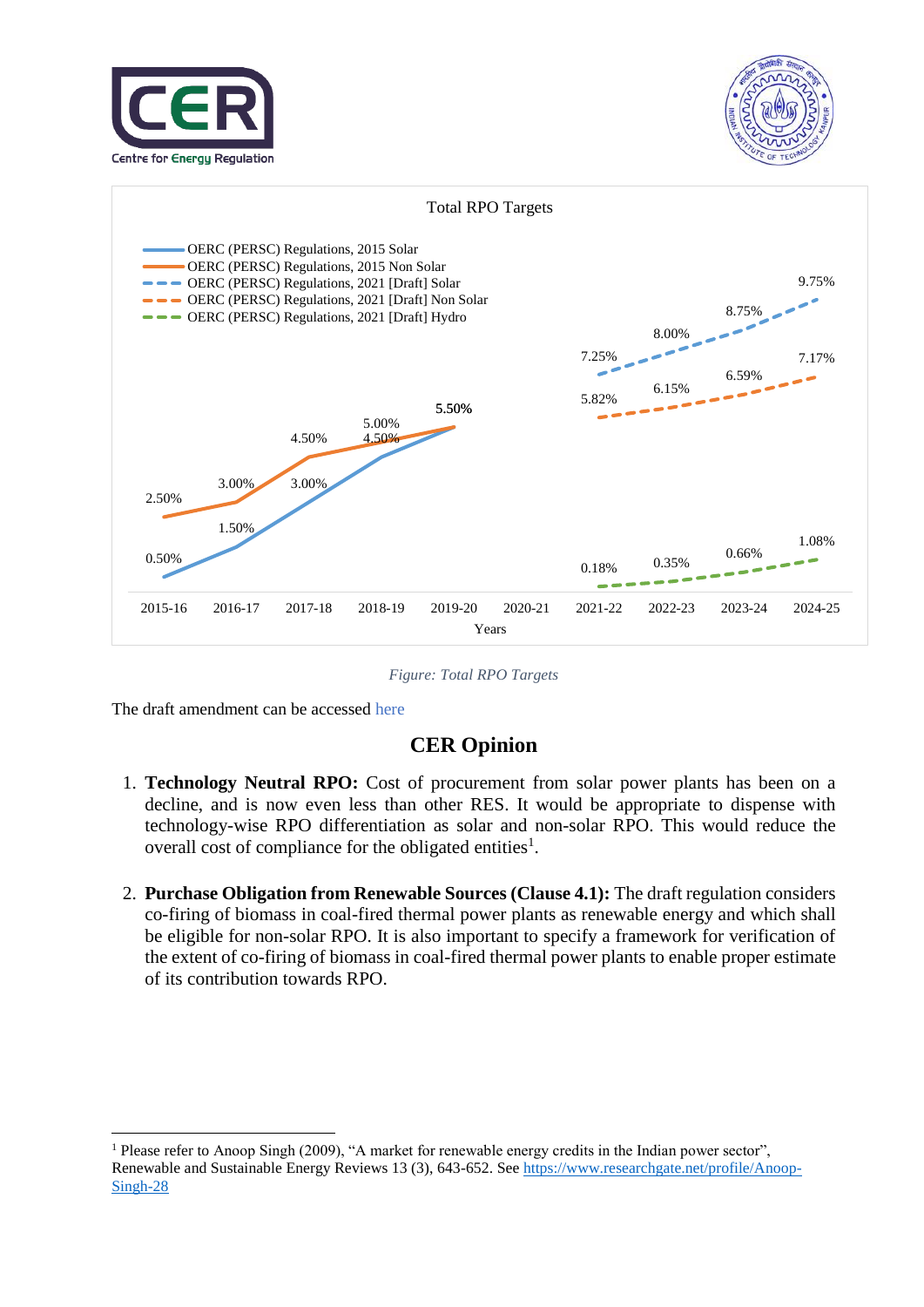



- 3. **Consequences of Default (Clause 10.1):** The draft regulation states that non-compliance of RPO would result in penalty<sup>2</sup> which can be calculated by the State Agency as below:  $Penalty = Shortfall$  in units of  $RPO * For be a range price$ 
	- a) Forbearance price for the RECs are well defined, under the CERC regulation. However, forbearance price for HPO is not defined. A clarification is needed regarding the calculation of penalty for non-compliance of HPO.
	- b) As HPO is categorized under non-solar RPO, it is recommended to use non-solar forbearance price in the case of HPO.
- **4. Accounting of Renewable Energy from Storages (Clause 4.7):** Clarification on accounting of renewable energy from storages as stated in Clause 4.7 *"Further, renewable power stored in any form of storage (Battery, Mechanical or Gravitational) and subsequently discharged to the grid from such storage shall be treated as renewable energy"* may be required. It is suggested that in case of storages connected to solar sources, the discharge of energy from such storages should be accounted as solar energy and energy procured from such storages may be used for fulfillment of solar RPO.

Similarly in case of storages connected to non-solar sources, the discharge of energy from such storages should be accounted as non-solar energy and energy procured from such storages may be used for fulfillment of non-solar RPO.

For storages connected to hybrid sources, the discharge of energy from such storages should be accounted towards solar and non-solar energy in the proportion of generation of solar and wind power respectively in the previous month from the hybrid plant, and energy procured from such storages may be used for fulfillment of solar RPO and non-solar RPO in the same proportion.

**5. Hydro Power Obligation (HPO) Targets:** As per draft regulation, HPO targets have been incorporated in the existing RPO target structure. According to the current practice adopted by the Commission, when more technologies are incorporated in the pool of RPO in the future, the total RPO target will rise.

It is important to emphasize that the HPO targets are an add-on obligation over and above the existing RPO from Others from the Renewable Energy sources. Given that the DISCOMs are obligated to meet the existing level of RPO, it is important that a study be undertaken to access the ability of the Odisha Grid to absorb various level of RPO in the future and fix the targets appropriately<sup>3</sup>. To ensure that the target so estimated may be further enhanced by the commission so as to promote consumption of renewable energy sources in the state of Odisha.

 $\overline{a}$ <sup>2</sup> Please refer to Anoop Singh (2011), "Directions for Effective Regulation for Renewable Energy: An Analysis of Renewable Energy Certificates", India Energy Security Summit: Energy Security for a sustainable future, IPPAI. See [http://dx.](http://dx/)doi.org/10.2139/ssrn.3440341

<sup>&</sup>lt;sup>3</sup> Please refer to Anoop Singh (2009), "A market for renewable energy credits in the Indian power sector",